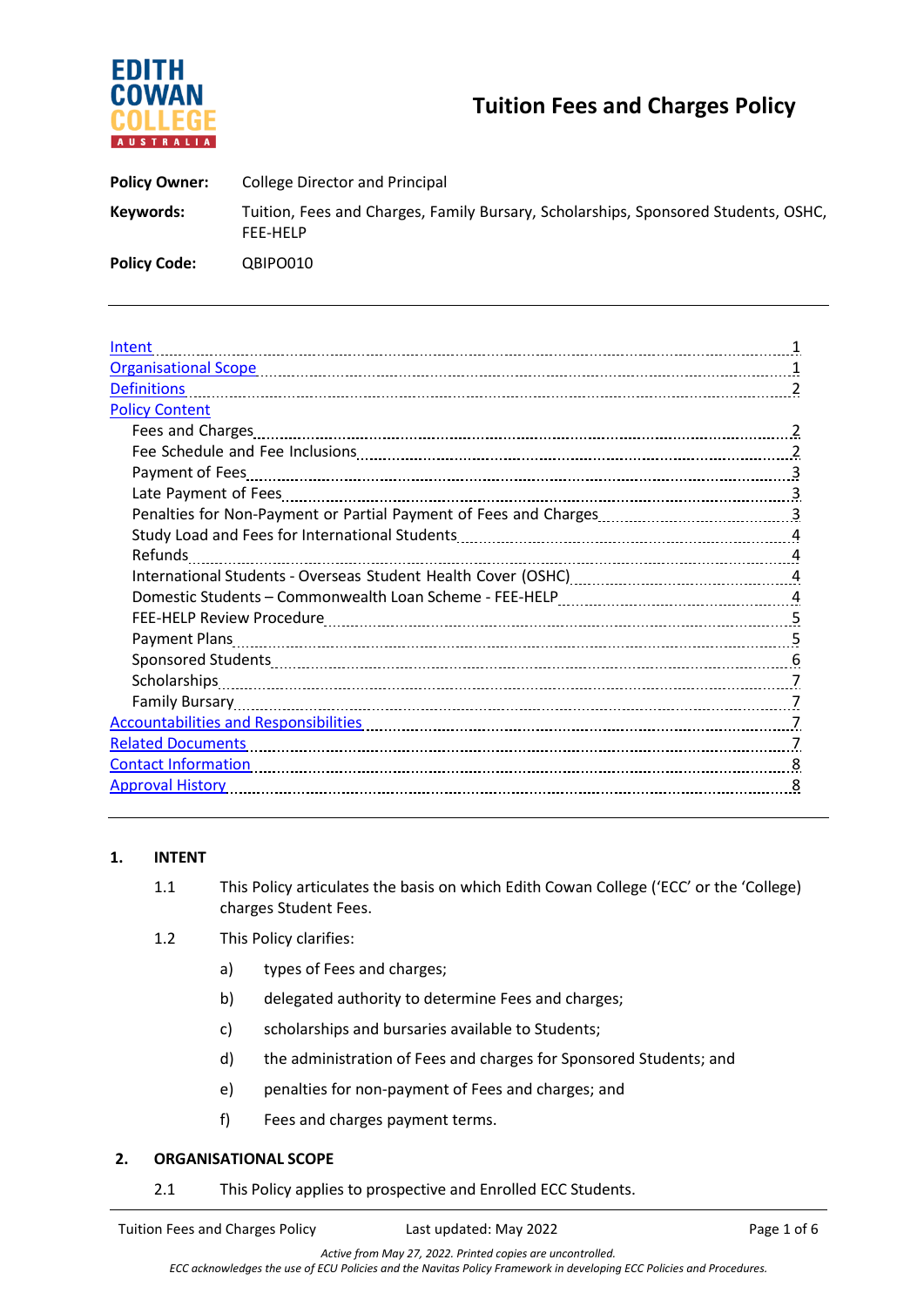

## **3. DEFINITIONS:**

3.1 The *Glossary of Policy Terms* applies to this Policy.

# **4. POLICY CONTENT:**

## **Fees and Charges**

- 4.1 ECC may charge fees for Enrolment, Tuition, penalties, materials provision and various other activities.
- 4.2 ECC has the right to increase Course or Tuition Fees and charges from time-to-time without notice.
- 4.3 Tuition fees are published on the [ECC website.](https://www.edithcowancollege.edu.au/fees)
- 4.4 A binding contract is created between ECC and a Student when an applicant accepts an offer made by ECC and pays Fees.
- 4.5 To be considered Enrolled at ECC, Students will have paid applicable Fees and charges, or arranged payment terms, prior to commencement of classes in any Study Period – see the *[Enrolment Policy](https://4ba8a17f01f843446fde-df22fcb26686c8be7ff55766cd6a4144.ssl.cf6.rackcdn.com/73_ECC_Enrolment_Policy.pdf)*.

## **Fee Schedule and Fee Inclusions**

4.6 Tuition Fees are charged according to the approved Tuition Fee for the Course. Unit fees vary by Course and/or type of Unit.

# **Payment of Fees**

- 4.7 All Students must pay Fees prior to commencement of studies to secure their place. The amount of deposit required is stated in the Letter of Offer.
- 4.8 The total Tuition Fees stated in the Letter of Offer are indicative only and are based on a Full-Time Study Load for one Study Period. The final Tuition Fees incurred may vary depending on Unit selections, Study Load and promptness of payment. ECC holds a credit to the Student account where the incurred Tuition Fees are less than the amount paid in advance.
- 4.9 Throughout their Enrolment, Students are required to pay the Fee for each Study Period by the due date.
- 4.10 A Student who fails to pay each Study Period Fee in full by the due date may have their Enrolment terminated and (in the case of International Students) subsequently reported to Immigration for Cancellation of Enrolment due to non-payment of Fees.

# **Late Payment of Fees**

- 4.11 Payments made after the due date may incur a late payment penalty.
- 4.12 If fees remain unpaid after Week Four (4) of the Study Period, the Student will be issued with a *Notice of Intention to Report* for non-payment of Fees.
- 4.13 Final results will be withheld until full payment, including late penalty charges, has been received.
- 4.14 Students will not be allowed to re-Enrol in Courses or re-Register in Units until all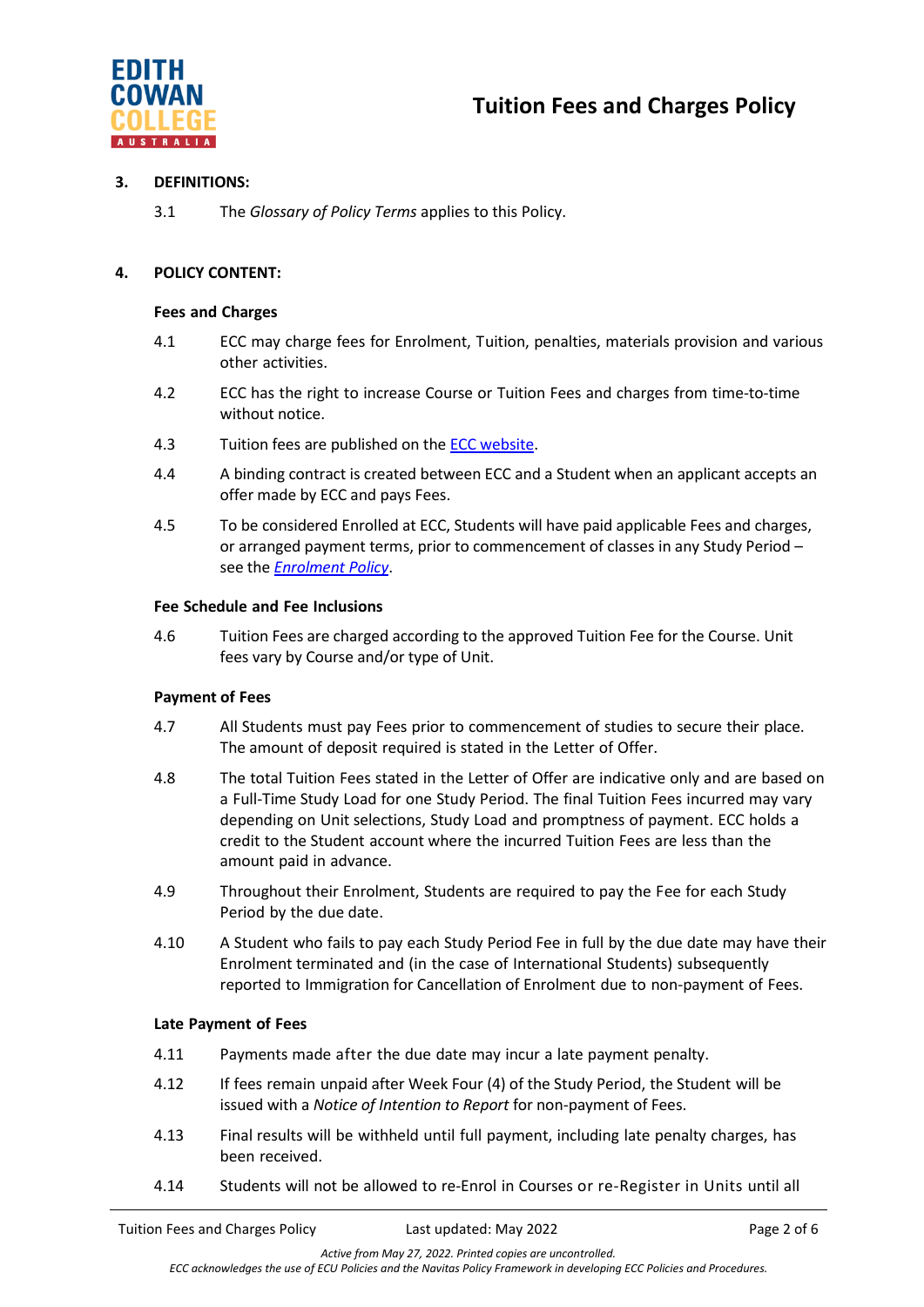



outstanding debts are settled.

### **Penalties for Non-Payment or Partial Payment of Fees and Charges**

4.15 If a Student owes fees and discontinues their Enrolment, re-Admission will be refused until the outstanding balance including late charges is paid in full.

#### **Refunds**

4.16 Refunds of Tuition Fees and Charges will be calculated and issued according to the *[Refunds](https://4ba8a17f01f843446fde-df22fcb26686c8be7ff55766cd6a4144.ssl.cf6.rackcdn.com/73_Refunds_Policy_(2020).pdf) Policy*.

## **International Students - Overseas Student Health Cover (OSHC)**

- 4.17 It is a condition of an International Student visa that the Student obtains and maintains Overseas Student Health Cover (OSHC) for the duration of their program and time in Australia.
- 4.18 ECC collects funds for OSHC during the Admissions process and sends them to ECC's partner OSHC provider, which arranges the cover for the Student. The OSHC cost is listed in the Letter of Offer.
- 4.19 An International Student may arrange their own OSHC, at their own cost. Evidence of OSHC must be provided to ECC Admissions by the Student.

## **Domestic Students - Commonwealth Loans Scheme – FEE-HELP**

- 4.20 Provisions of the Commonwealth Loans Scheme FEE-HELP are determined by the Commonwealth Government.
- 4.21 A Student who provides false or misleading information shall have their Offer of Admission withdrawn, their Enrolment terminated and FEE-HELP debt forfeited.
- 4.22 Each Study Period, the Student will be provided with a Commonwealth Assistance Notice setting out the amount of their Tuition Fees and the amount which has been converted to a FEE-HELP Loan.
- 4.23 Students have fourteen (14) Calendar Days from the date of the Commonwealth Assistance Notice to advise ECC if they believe that there is an error in the Commonwealth Assistance Notice.
- 4.24 Students are responsible for meeting their obligations under the FEE-HELP Loan.

#### **FEE-HELP Review Procedure**

- 4.25 A Student may apply for FEE-HELP re-credit after the Census date if the Student has been unable to complete the requirements of a Unit of Study and the Student can provide sufficient evidence that this was due to Exceptional Circumstances beyond their control.
- 4.26 A Student must complete and lodge the *[FEE-HELP: Application for Re-Credit and](https://4ba8a17f01f843446fde-df22fcb26686c8be7ff55766cd6a4144.ssl.cf6.rackcdn.com/73_ECC_FEE-HELP_Re-Crediting_and_Remission_Form.pdf)  [Remission of FEE-HELP Debt Form](https://4ba8a17f01f843446fde-df22fcb26686c8be7ff55766cd6a4144.ssl.cf6.rackcdn.com/73_ECC_FEE-HELP_Re-Crediting_and_Remission_Form.pdf)* within the [timeframes set for FEE-HELP re-credit by the](https://www.dese.gov.au/higher-education-publications/higher-education-administrative-information-providers-october-2021/42-recrediting-remission-and-repayment)  [Australian Government Department of Education, Skills and Employment.](https://www.dese.gov.au/higher-education-publications/higher-education-administrative-information-providers-october-2021/42-recrediting-remission-and-repayment)
- 4.27 ECC will make a decision on such requests within thirty (30) Calendar Days of their receipt.
- 4.28 A Student cannot apply for a re-credit if they have successfully completed a Unit,.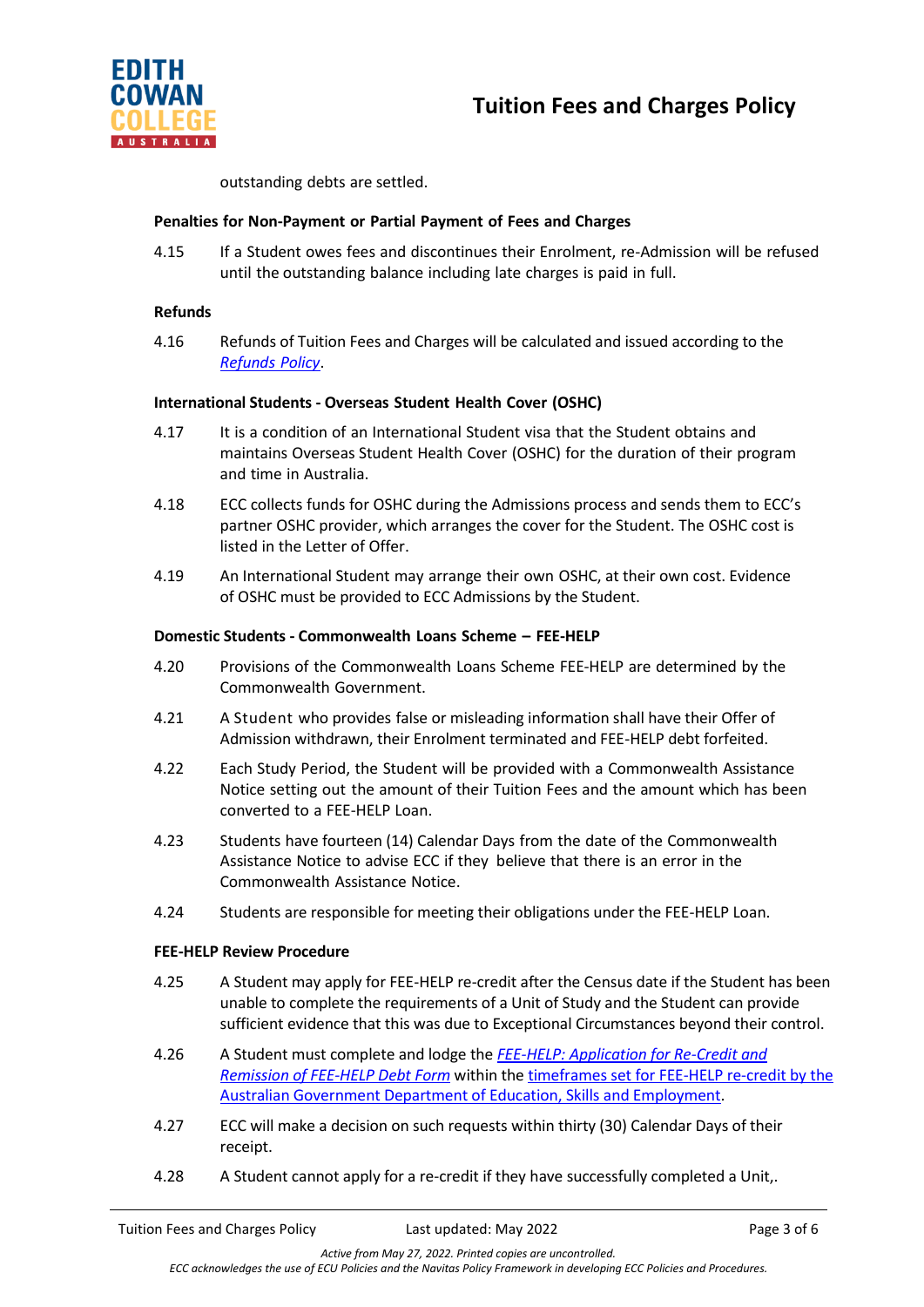

- 4.29 Where a Student is not satisfied with the decision made by ECC, they may lodge a Formal Complaint within twenty-eight (28) Calendar Days, as per the *[Student Complaints Policy](https://4ba8a17f01f843446fde-df22fcb26686c8be7ff55766cd6a4144.ssl.cf6.rackcdn.com/73_ECC_Student_Complaints_Policy.pdf)*.
- 4.30 ECC will inform Students in writing the outcome of a Formal Complaint and will inform Students of their right to lodge a grievance with th[e Administrative Appeals Tribunal](https://www.aat.gov.au/)  [\(AAT\).](https://www.aat.gov.au/)

#### **Sponsored Students**

- 4.31 A Sponsored Student is an International Student for whom there is an agreement between ECC and a Sponsor for all or part of the Student's fees to be paid to ECC by the Sponsor.
- 4.32 A proposed Sponsorship Agreement must be in the form required by ECC and must be approved by the College Director and Principal before it is implemented.
- 4.33 Upon approval of a Sponsorship Agreement and once a Student has been linked to a Sponsorship Agreement, the Student's liability for Tuition Fees and any other charges is calculated according to the relevant sections of this Policy and apportioned between the Student and the Sponsor.
- 4.34 Where the Sponsorship Agreement does not apply to the total amount of Tuition Fees and/or any other charges, the Student is required to pay the balance by the due date to avoid incurring a late payment charge.
- 4.35 A Statement of Account is issued to the Student indicating the portion of Fees and charges for which the Student is liable under the Sponsorship Agreement.
- 4.36 A separate invoice is issued to the Sponsor for the portion of the Student's Fees and charges which the Sponsor is liable for under the Sponsorship Agreement.
- 4.37 Students are required to pay their portion of the charges by the due date as specified on the Statement of Account. A late payment Fee will be charged if the amount due is not paid in full by the due date. The penalties for non-payment or partial payment apply in respect of the portion of Fees and charges for which the Student is liable under the Sponsorship Agreement.
- 4.38 Payment by the Sponsor is required according to the Statement of Account and invoice documentation sent to the sponsoring body by ECC.
- 4.39 Sponsors will be subject to ECC Policy for debt recovery procedures and, at the discretion of the College Director and Principal (or Nominee), may have legal action imposed to recover such charges as are outstanding.
- 4.40 A Sponsor's debt would not normally cause a financial encumbrance to be placed on a Student; however, in specific circumstances such action may be taken.
- 4.41 If a financial encumbrance is placed on a Student due to a Sponsor debt, the Student will be informed of such action by the College Director and Principal (or Nominee).
- 4.42 Sponsors may liaise with ECC to negotiate an extension to the due date for a Sponsor payment.
- 4.43 Where a Student is eligible for a refund of Tuition Fees (based on eligibility in the *Refunds Policy*), the Fees paid will be refunded, less the refund processing fee as per the relevant schedule, on application. The refund will be apportioned to the Sponsor in respect of fees paid by the Sponsor and/or to the Student in respect of Fees paid by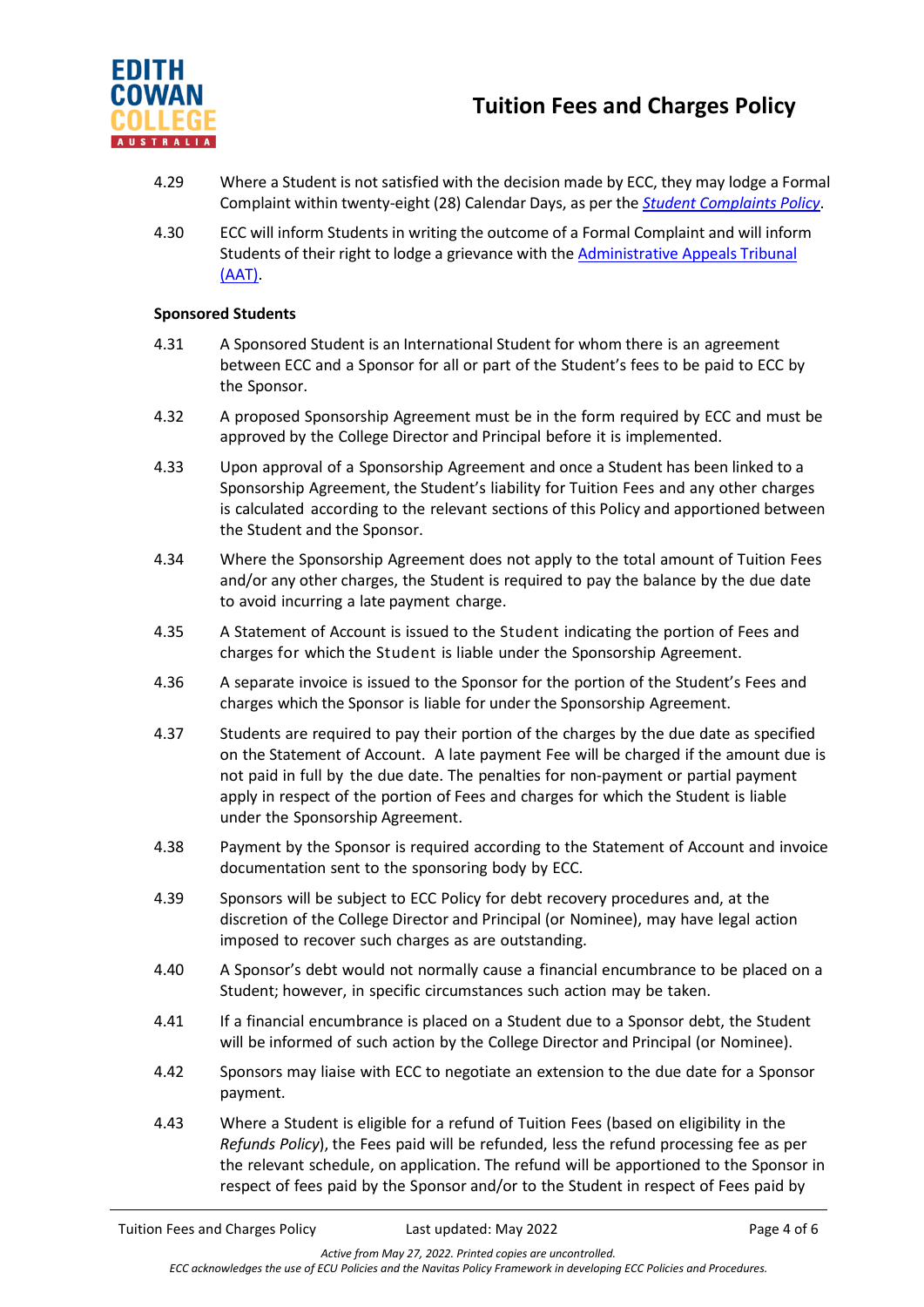



the Student.

#### **Scholarships**

- 4.44 Where the donor of the Scholarship is external to ECC, the donor will be recorded as the Sponsor of the Student and the details of the donor's scholarship agreement will form the basis of the Sponsorship agreement.
- 4.45 Where the Sponsorship Agreement does not apply to the total amount of Tuition Fees and/or any other charges, the Student is required to pay the balance by the due date to avoid incurring a late payment charge.
- 4.46 Scholarships and Bursaries are non-Refundable see the *Refunds Policy*.

#### **Family Bursary**

- 4.47 The Family Bursary applies where two or more Students from the same family study at ECC or another Navitas institution. The first family member can be studying at ECC at the same time as other family members or may have studied at either ECC or another Navitas institution previously.
- 4.48 The Family Bursary is granted to the second and subsequent family member(s) who study at ECC for all Courses except for ELICOS Courses.
- 4.49 The Family Bursary may only be granted to the same student once, irrespective of the number of family members who are currently or who previously studied at ECC or another Navitas institution.
- 4.50 The Family Bursary covers a proportion of the published Tuition Fee for up to eight (8) Units in the initial Course.
- 4.51 The Family Bursary does not apply to additional Units or repeat Units that may also be undertaken.
- 4.52 Students must pay the full amount for their first four (4) Units as shown on their Letter of Offer to confirm their place at ECC. If the Student remains Enrolled at ECC, at the end of Week Four (4) of their first Study Period, the Family Bursary entitlement for the first Study Period will retrospectively be credited to the Student's account and automatically applied for the remaining Units at time of Registration.
- 4.53 An ECC Student who believes they are eligible for a Family Bursary must complete a *[Family Bursary Application Form.](https://4ba8a17f01f843446fde-df22fcb26686c8be7ff55766cd6a4144.ssl.cf6.rackcdn.com/73_Navitas_Family_Bursary_Form.pdf)*
- 4.54 Applications for the Family Bursary will be submitted by Students prior to the first Study Period at ECC.

#### **5. ACCOUNTABILITIES AND RESPONSIBILITIES**

- 5.1 The **College Director and Principal** is responsible for the operation of this Policy at ECC, following approval of Tuition Fees and charges by the Board of Directors.
- 5.2 All **Students and Staff** are responsible for acting in accordance with this Policy.